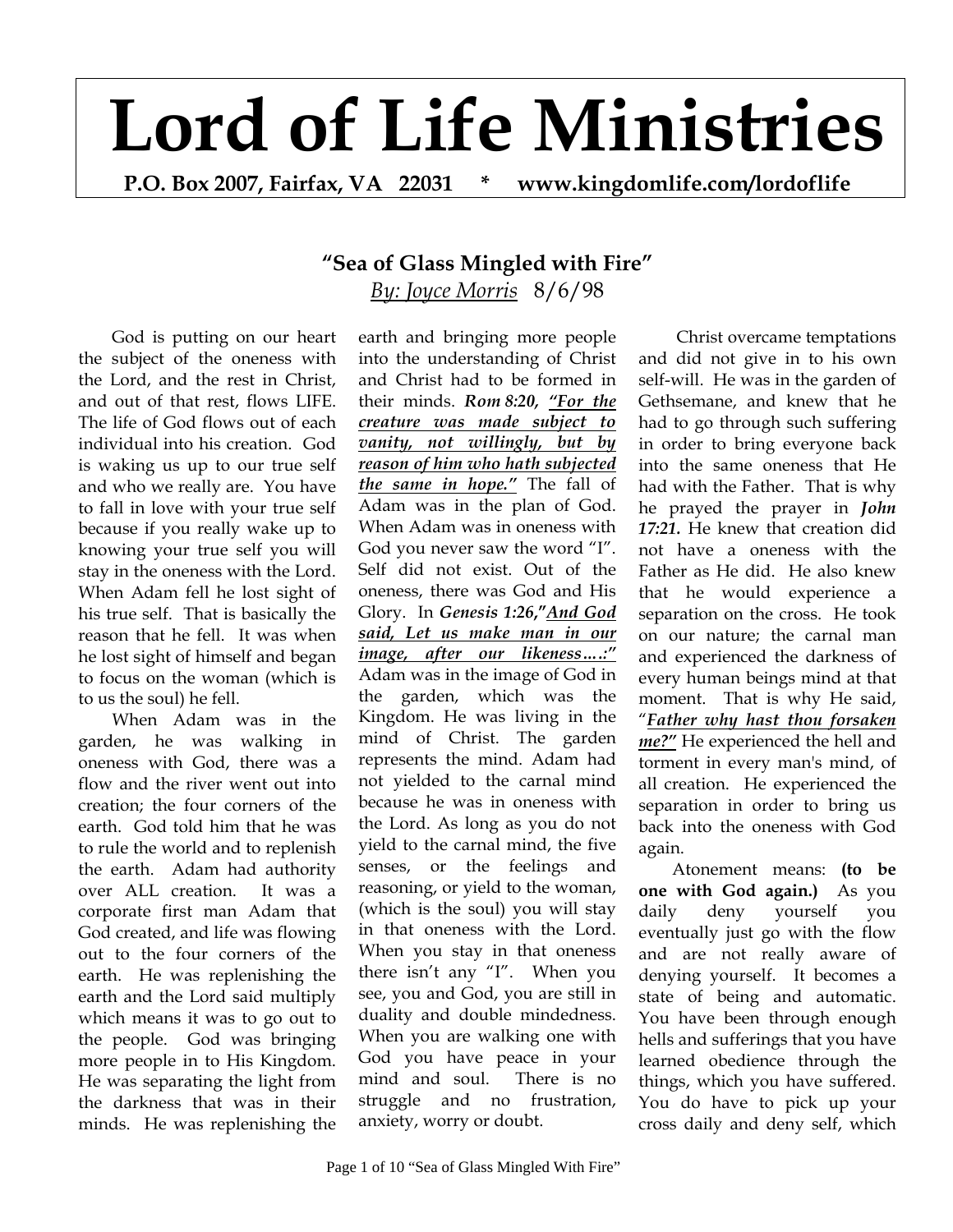will bring you to fullness of the joy of the Lord.

When the feast of tabernacles is fulfilled in God's sons they will never walk out of that oneness with God again. You will be one with Him all of the time. You will not go in and out. When the feast is accomplished your mind will be transformed. You will not worship your own thoughts, but you will be focusing on God and will have His thoughts. You will not give your thoughts any energy because if you do you will lose sight of God. When you worship a thought that exalts itself against the knowledge of God and truth we immediately lose sight of God. God does not condemn us because he knows our hearts. He puts us through the fire in order to show us what is in our hearts. The fire brings all the thoughts to the surface. These are thoughts that cause us to come out of the rest and peace.

It is very simple. When you begin to take a look at how we have been thinking and how we lose sight of the Lord; you begin to sink back into the seas. The sea represents the (human thoughts). God wants to bring the sea to a place where it is clear as a crystal. That will happen when the mind is totally transformed. *Rev 4*:*6*, speaks of a **sea of glass**, clear as crystal before the throne. That is a mind that has finally been caught up into the mind of Christ. There is no impure thoughts and they can see clear as a crystal and there is the four beasts. The lion, the ox, the eagle, and the man, all represent the nature of God. Then the nature of God begins to come forth and work out of that individual. All four begin to

operate and go forth out to creation. The Lord is trying to transform your mind so that it is changed into the mind of Christ; it is clear as crystal; and you no longer go in and out.

You have become a pillar. A pillar is someone who is strong and stable. Sometimes thoughts cause you to be unstable. Some thoughts take you out of the rest of God. Disturbing thoughts rob you of your peace and then there is no stability. God wants you to take a look and desire to know where these thoughts are coming from. Ask yourself what causes you to go in the areas that are not Christ like. There are areas in your mind that have not been dealt with. God is trying to get you to take a look at these thoughts so he can bring about a change.

The Lord is bringing his sons into the place where the feast of tabernacles will be fulfilled in their lives. They will begin to worship God only. They cease from worshipping their self-will and in fact lose sight of it. When a person yields to that self, they will leave that place of oneness with God. When there are two wills operating in you, it is very hard to walk in that oneness. We do not come into that oneness over night. We could have started walking in the oneness of the Lord when we accepted Jesus Christ, as our savior and the Baptism of the Holy Spirit. We never did because we did not have the knowledge, understanding and the truth. No one taught us how. No one even told us that we could walk one with Him and that we could be in the Father and the Father in us and be one.

In Matt 6:9, He was teaching his disciples how they should pray. In *John 17:21,22, "That they all may be one; as thou, Father, art in me, and I in thee, that they also may be one in us: that the world may believe that thou hast sent me. 22,And the glory which thou gavest me I have given them; that they may be one, even as we are one:"* JESUS' PRAYER WAS, THAT WE MAY BE ONE AS HE IS ONE WITH THE FATHER. That we would have the same Glory that He had and we might be one, that the world might see Him. The world cannot see him until that oneness happens. The Lord is trying to wake you up so that you will understand that it is not you and God. God is in you and when you received the water baptism you went right into Christ. You went right on into the ark, and into Christ and that means you went right into the vine.

*John 15* ( 15 means rest ) if a tree has branches sticking out of the trunk the farmers has to prune the branches so that it will produce much fruit. Just as when you came into Christ, (Christ in you the hope of glory) so that God would make you one. He makes you one with him by purging you. The purging goes on in the soul. It is the thoughts in the mind that keeps you from walking in that oneness with God all the time. It is just a thought.

Sometimes we follow these thoughts and then we feel the frustration and anxiety. We have all been there. Some of us still get in that position, and it will keep on happening, until these things in us, are consumed by the fire of the Lord. Then we will come to a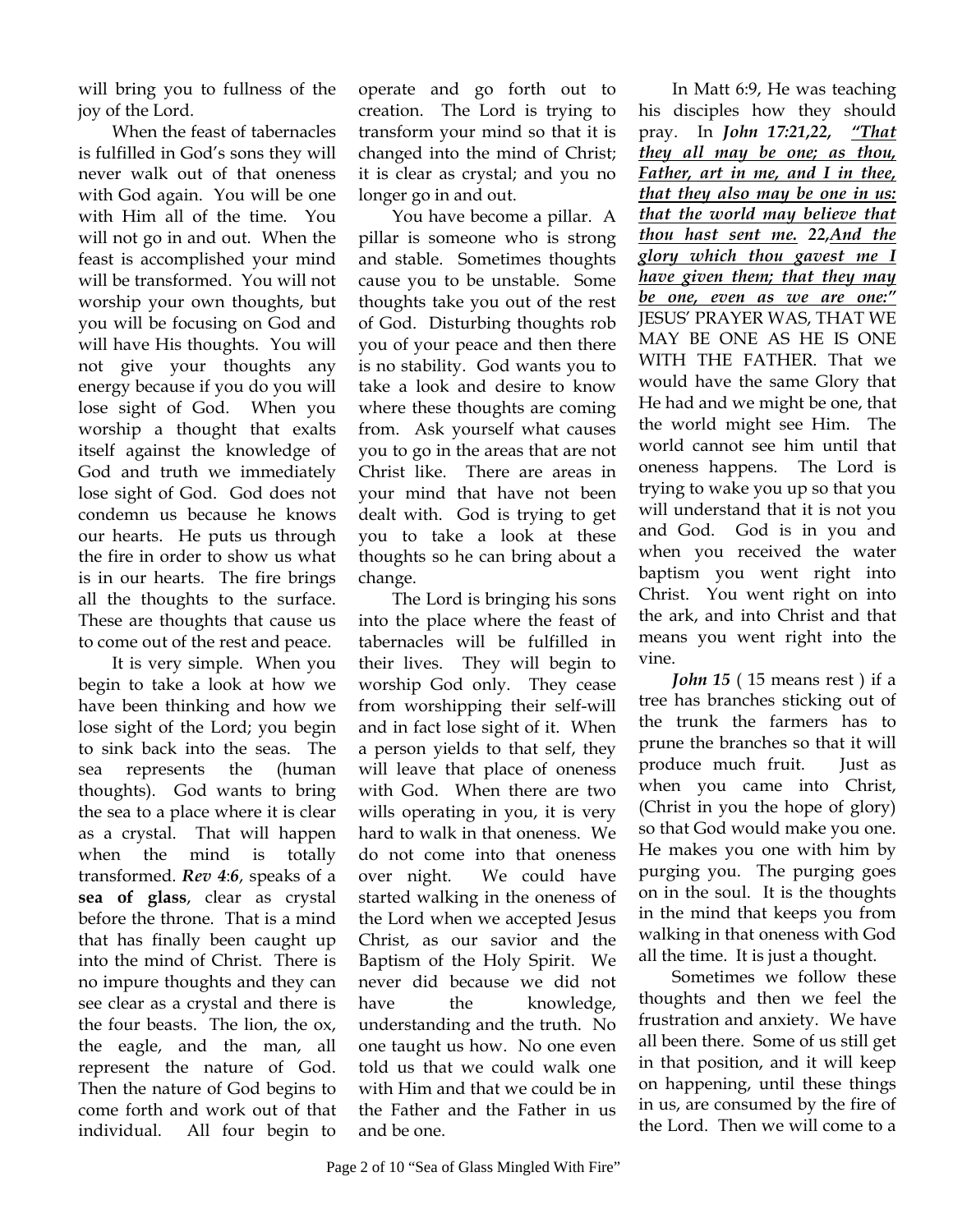place where there is nothing in your mind that will make you go out again. When you know who you are and you know that your true self is Christ and that you are walking one with Him; your will is gone. You can say, "I do not even have a will. I can not even make a choice without the leading of the Lord." If you come to that state of mind and put it into practice you will find life.

That is the key. In *Gal 2:20*, Paul said, "*I am crucified with Christ (I am dead) nevertheless I live, yet not I, but Christ liveth in me."* He began to see that his old man was dead. He reckoned it dead. He realized his self will did not live any longer and that it was Christ who would live out his life from that day forward.

When you wake up each morning, it is not Joyce, what do you want to do today? But it is God, what do you want to do today? As you are walking with Him in that oneness there is a flow. People will turn and look at you because they see life. They feel the life and energy of the flow of the Christ, the spirit of God.

The Lord is trying to get us to the place where we understand that the time is coming, (I know it is coming very soon) that whatever is left in you that is not like God will be consumed quickly by the Father. He will come to his temple suddenly and He will consume what is left.

All the nations have to come to the Feast of Tabernacles. Last week we taught about restitution of all things and I wonder how it would tie in with this week. Week after week God has been showing us things, which we haven't seen before. We are

going to see a much bigger picture that we have never seen before. It keeps getting bigger and bigger. What is God going to reveal next?

Eventually when the restitution of all things comes about all men will come into that oneness with God which means God will be ALL AND IN ALL. *1Cor 15:28, "And when all things shall be subdued unto him, then shall the Son also himself be subject unto him that put all things under him, that God may be all in all."* The sons have to come into that oneness first. You wonder why God is dealing with you and yet your friends and others get away with doing their own thing. You say, "Why are you so hard on me God?" *Heb 12:8*, *"But if ye be without chastisement, whereof all are partakers, then are ye bastards, and not sons."* It is because you are a son. If you are not a son, than you are a bastard. If you are a true son, God will be dealing with you. You should be concerned if He is not dealing with you. I would wonder if you are called and you do not go through some fire. If you are called and you are going through the fire it shows that God is working in you. The fire could be anything but it is God saying that He is going to be ALL AND IN ALL. He is saying that He is going to be everything in your life and that it might take a while for Him to take over. He is going to take over your life. Just let go! He takes over little by little and bit by bit otherwise it would probably kill you, if He did it all at once.

 Rev. 13, 14 and 15, God has these chapters in the exact order

Page 3 of 10 "Sea of Glass Mingled With Fire"

in which he wanted them. In *Rev. 13, 1-11*, I have always wondered who the two beasts were coming up out of the sea, and what are the seven horns? Who is the beast, that was wounded, killed, and made alive again???

This is really very simple. The sea is humanity. The first beast coming out of the sea was Adam at the beginning of the fall before Christ. When Adam fell there was a city called Sodom and Gomorrah and there was also the city of Babylon. Babylon started way back then. This is the beast, the carnal mind setting itself in the earth to be God, ruling out of the carnal mind. The seven horns is Babylon. This is the women (the soul). It is man ruling out of his soul. All of a sudden the first beast is wounded. Who wounded him? It was Christ himself. He took him to the cross and wounded him on the cross. I asked, Lord who is the second beast coming out of the sea? He said, "Adam again. I killed him but you make him alive. You make him alive when you yield to the self-will." When Christ wounded him there was a great revival and people were coming to Christ. Look at the book of Acts. Then the dragon stuck his head up again and he began to rule and bring the church into darkness. The church went into darkness for an age. It was a very long time. Now again, God is raising up a new man in the earth. In Revelations 13, these are the people who are all over the world. Look at them and see they are going to take the mark of the beast. They are worshiping an image. The image is the self will, the carnal mind. The beast has a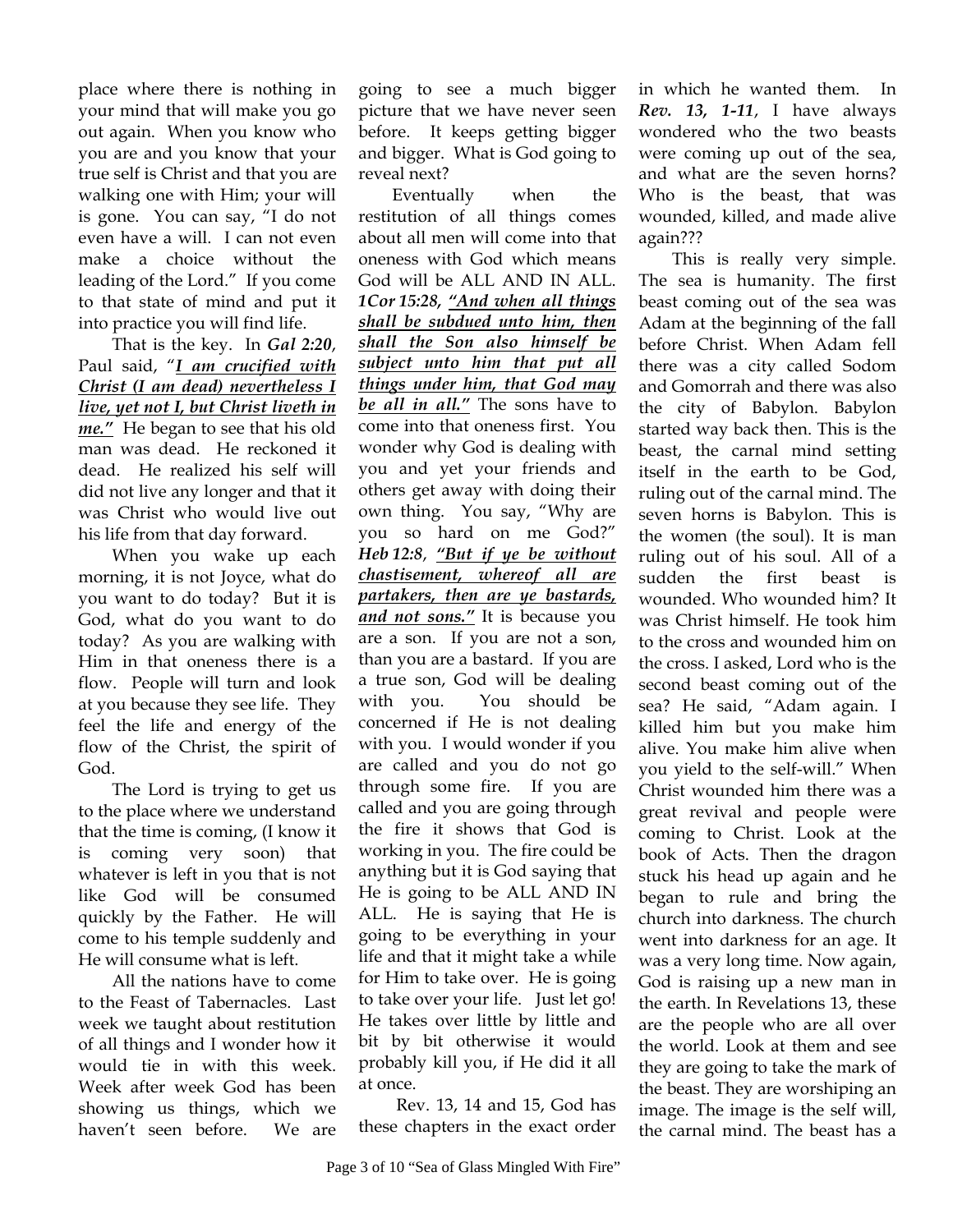number 666. If you add those three numbers together you get 18. It is a people who are yielding to the first man Adam. They are worshiping an image. They are not worshiping God. The image is Adam, the carnal mind, the carnal mind that is reasoning, and it has power, and rules over people. It rules out of the self-will and the emotions. The sea is the human thoughts, not the mind of Christ. The people are worshiping an image. The beast knows how to get people to worship it. They use music and movies and all kinds of things to get people to worship the beast, which is the first man Adam.

Some have idols and heroes. That beast can only portray one nature, that image is greed, hate, selfishness, religion, fornication and adultery. In Galatians 5:18- 20, it tells us the nature of the flesh. This is what the whole world is worshiping. Down through the ages, God has always had a remnant, even in the dark ages that he had hand picked, He has always been calling just a handful down through time. Many have been called. Even in the churches many people were called but few were chosen because they went back into religion. They went back into Babylon. Babylon has a mixture and could never bring forth the image of God and never will. That is why the Lord has been dealing with you. He said be ye separate. When the Lord calls you and when He starts separating you, it is not easy. He starts separating you from family, from friends and it hurts. It is painful to the flesh and to the soul.

When the Lord says, *"Be ye separate and come out from*

*among them.*" *2Co 6:14, "Be ye not unequally yoked together with unbelievers: for what fellowship hath righteousness with unrighteousness? and what communion hath light with darkness?"* You are the temple of God, His resting place. God is wanting to rest in you. You are His habitation. He dwells in you. He lives inside of you and He wants you to rest in Him. *2Co 6:14,* **"Be ye not unequally yoked together with unbelievers: for what fellowship hath righteousness with unrighteousness? and what communion hath light with darkness?** *15,* **"And what concord hath Christ with Belial? or what part hath he that believeth with an infidel?"** *16,*  **"And what agreement hath the temple of God with idols? For ye are the temple of the living God; as God hath said, I will dwell in them, and walk in them; and I will be their God, and they shall be my people."** *17, "Wherefore come out from among them, and be ye separate, saith the Lord, and touch not the unclean thing; and I will receive you,* God called you out of Babylon, (out of the system,) because HE wants you to come into His image. That is the second man Adam a life giving Spirit. *1Co 15:45*, *"And so it is written, The first man Adam was made a living soul; the last Adam was made a quickening spirit."* He said be ye separate so that you could come into the image of Christ. *2Co 3:18, "But we all, with open face beholding as in a glass the glory of the Lord, are changed into the same image from glory to glory, even as by the Spirit of the Lord."*

 *Gen 12:1*, "*Now the LORD had said unto Abram, Get thee out of* *thy country, and from thy kindred, and from thy father's house, unto a land that I will shew thee:" 2, "And I will make of thee a great nation, and I will bless thee, and make thy name great; and thou shalt be a blessing:*"Abraham was told to be separated. God said, Abraham remove yourself from your Fathers house. God's sons have to come out of religion, traditions and doctrines that they have been taught. Even remove yourselves from your kindred.

 Remember Lot? His name means; (darkness, to cover up, sad and black magic.) Every one of you brings Lot with you. Lot represents the carnal mind, which is ignorance, and darkness, which is still in your mind. God knew that Lot was coming along with each one of you when He started tugging on you and pulling you out. As long as Lot was around there was strife. As long as you have two wills there is no stability. *"A double minded man is unstable in all his ways."* As long as you have two wills there is strife going on in your land. Abraham went back into the world after the Lord told him not to, he went right back into the world and he lied. The first thing that hits you when you disobey God is fear because you know you are not in the right place. You are not too sure of what is going to happen. Abraham was so afraid that he lied about his wife and he brought problems all over the land because of his disobedience. *Gen 12:10*. When God told him to get out of Egypt again, he built an altar. We build an altar and say," Lord are you mad at me? What can I do? Let's talk it over." One day the Lord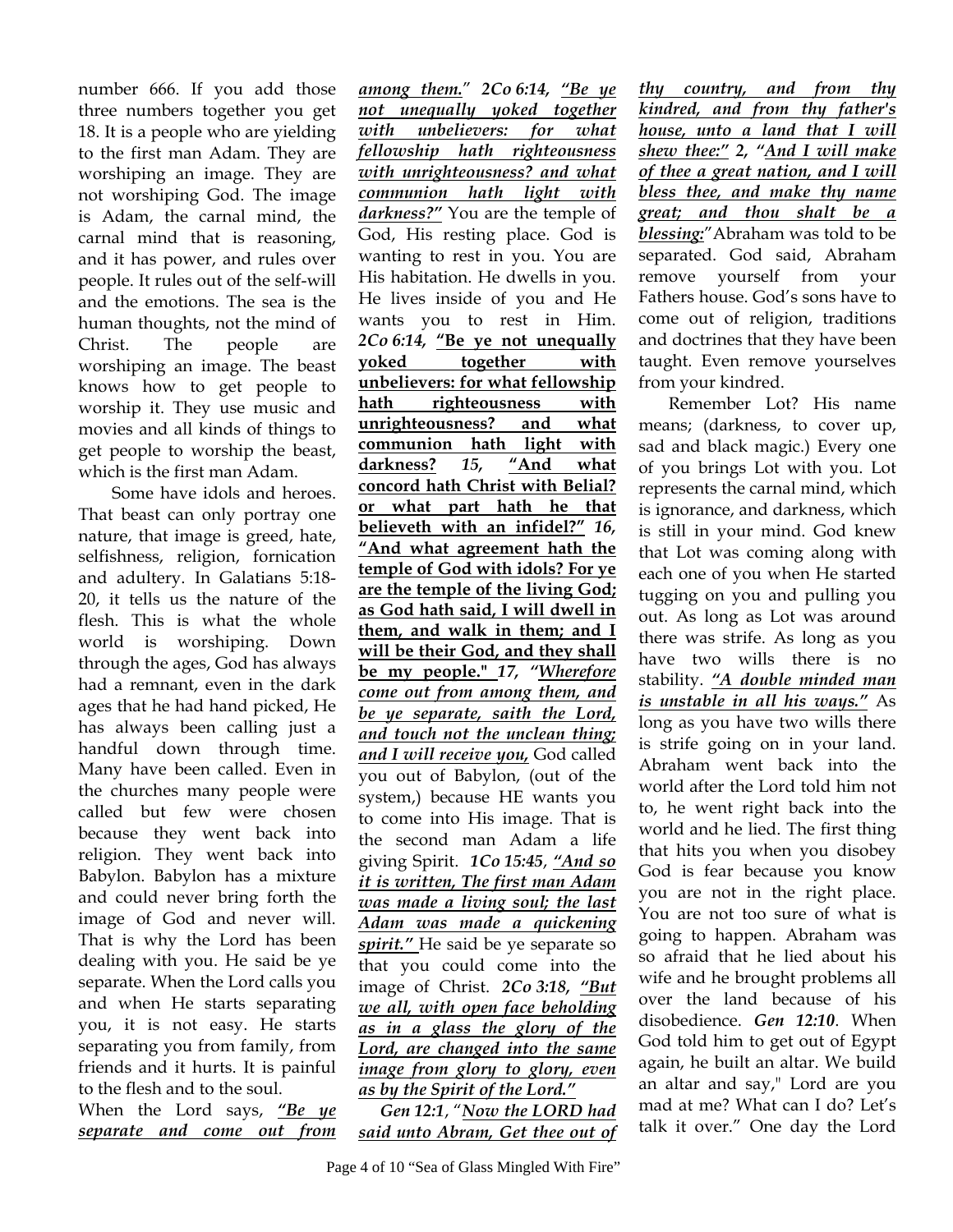gave Abraham a promise. He said you are going to produce a son. He will come out of your own loins.

If Abraham had believed that promise from God he would not have listened to Sarah, his wife. He listened to a woman. All the big men of God had a woman coming to them. The woman could be outside of you or in you.

It could be your own woman, your soul talking to you and flattering you. He listened to her and produced a flesh man. The son that God said he would have was the son of promise. You are a son of promise that God is producing in the earth. If you go into the woman and lay with the woman, you will not produce the son of promise. You will produce Ishmael. *Gen 16:1-12,* The woman is the soul, which is the mind. It is the feelings, emotions and desires. Your true self is Christ and many times our true self has had to lay down with the woman, which is the soul. That is the lust of the flesh. It cannot produce life. It produces death every time you lay down with it. When your soul submits to your true self, which is Christ, then all you can produce is Christ. God has to break you in order to get your will to lie down. He humbles you by putting you through the fire.

That is when you start surrendering to your true self, which is the Christ. We have listened to the woman too often. If we had listened to Christ we would be much further along. Abraham listened to the woman and God did not talk to him for thirteen years. *Gen 17:1*, "*And when Abram was ninety years old and nine, the LORD appeared to Abram, and said unto him, I* 

*am the Almighty God; walk before me, and be thou perfect."* I could not stand that. That is a long time not to hear from God. When God did speak to him, He basically said – get your act together. Walk upright. When you yield to the soul we end up into thoughts that cause restlessness, anxiety and frustration and we are apart from God.

The more you let God transform your mind, and let Him deal with certain areas in your life; you will eventually not come out at all. You will remain in the rest of God. In Revelations 13, we see where there were people in the sea – the beast coming out of the sea. In Revelations 14 a people are being perfected and they are taking on a completely different image. In Revelations 14:1, I looked and lo a Lamb stood on Mount Zion and with him 144,000 having his Fathers name written in their foreheads. So the Lord has written His name in your forehead and He is bringing a change to the mind. The Lamb is there because you are being changed into the nature of Christ. Revelations 13 is about people who are taking on the image of the beast and yielding to the self will. Revelations 14 is about people who are taking on the image of Christ – the image of the Lamb. They are standing with the Lamb on the top of the mountain, which is Mount Zion. This means they are living in the presence of God. They are living and moving in Him and walking in the Spirit of God. They are obeying the voice of the Lord. Their nature is changing because they have the Fathers name written in their

foreheads. They are taking on the nature of God.

Revelations 14:1, 2, goes on to say and I heard a voice from heaven, as the voice of many water and as of a great thunder. Notice they are in heaven. They have been raised up from the earth and they are seated together in Christ in heavenly places. *Eph 2:6*, *"And hath raised us up together, and made us sit together in heavenly places in Christ Jesus."* Their dwelling is not in the earth but in heaven, which is the Kingdom of God. Your citizenship is not in the world but it is in the Kingdom. Remind yourself every day that you are living in the Kingdom. I am in the world but I am not of the world. Revelations 14:2,3, goes on, *"And I heard a voice from heaven, as the voice of many waters, and as the voice of a great thunder: and I heard the voice of harpers harping with their harps:" 3,"And they sung as it were a new song before the throne, and before the four beasts, and the elders: and no man could learn that song but the hundred and forty and four thousand, which were redeemed from the earth"* (This number represents the glory of God) It is a people who are coming into the nature of God and all of his glory. It says no man can learn that song. This is not a song that you can memorize but it is a song that you become. It is a rest in God. You are resting in him and one with him. The song is love. It is love, life and peace and joy because you are in harmony with God. There is a melody of love and life as you come into the image of Christ.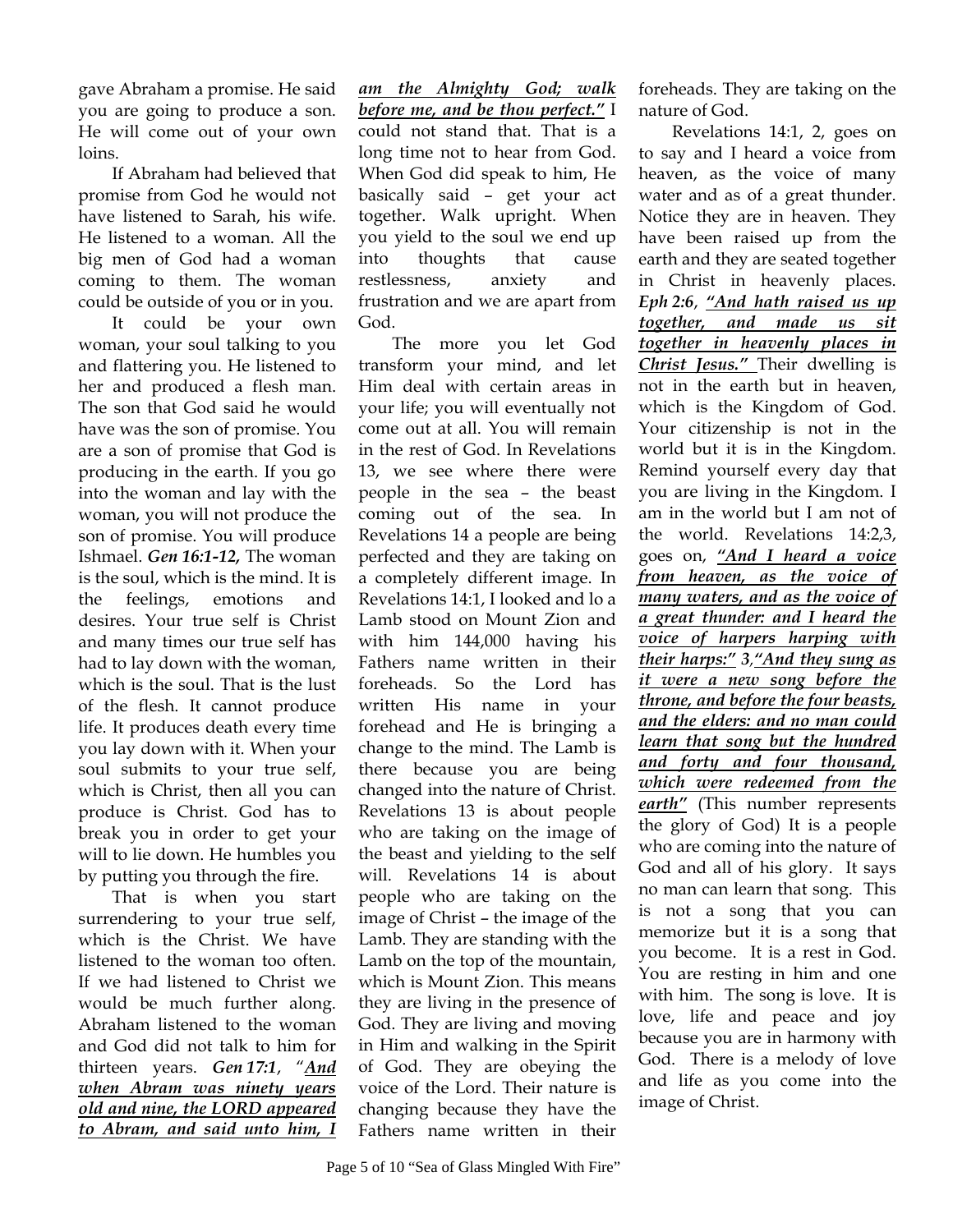The scripture says these are those who are redeemed from the earth. They have been redeemed by the blood of the Lamb and they have come out of Egypt, (out of the world). They have come out of the system, out of Babylon. Some of God's people do not even know the rest of God. They have had Jesus Christ as their Savior and they have experienced the blood of the Lamb and the atonement but because they have gone back and followed man and the system, the soul has gotten restless again. The mind has not been transformed or changed. As long as they are following man they all fall in the ditch. When we follow Christ He leads us out of the world. If you are following your self-will you are still in the world and you do not know who you are yet. If you still want to partake of those things in the world you have not awakened to who you are. These people have been redeemed by the blood of the Lamb. They have not been defiled by the woman they do not allow their soul to defile them. The woman that is in them can not defile them any more because they are following the Lamb wherever He goes. They have lost their will and are not worshiping their self-will anymore, and are staying in oneness with the Lord. They were redeemed from among men, being the first fruits unto God and to the Lamb. This is the First Fruit Company. In *Rev. 14:5*, the scripture says, "*They have no guile for they are without fault before the throne of God."* Those that have taken the mark of the beast will be tormented with brimstone. They will be tormented with the word of God

worshipping the beast being in that restless state, separated from God, and yet they are in the presence of God. The brimstone is the Word of God and the fire of the Lord. The torment is the lack of rest or peace in the soul. *Rev 14:10, "The same shall drink of the wine of the wrath of God, which is poured out without mixture into the cup of his indignation; and he shall be tormented with fire and brimstone in the presence of the holy angels, and in the presence of the Lamb:"*

People have been coming to us so much because they have been tormented in their soul. They have had no rest for thousands of years. They have not experienced oneness with God. Their thoughts torment them. That is why they come to us. They are hearing a tune. We are singing a song that no man can learn. They hear it and they come. Some, who continue to take on the mark of the beast, will have to remain in that state for a very long time. They will not know the rest of God or have His peace. Every one of you, at one time or another experienced the lack of peace in your mind. Can you imagine being in that state for thousands of years?

This is why the Lord wants you to allow Him to purge you on this side. There will be a people who are dead in the Lord.

*Rev. 14:13, "I heard a voice from heaven saying unto me, blessed are the dead which die in the Lord."* He is not talking about people who are physically dead. He is talking about people who become dead in their self-will. They have reckoned themselves to be dead. (*Rom. 6:6 and 6:11*)

The people referred to in Rev. *14:13* were beheaded. They are not yielding to their soul but to Christ. *Rev. 14:13,* "**And I heard a voice from heaven saying unto me, Write, Blessed are the dead which die in the Lord from henceforth: Yea, saith the Spirit, that they may rest from their labours; and their works do follow them.**" It is a people who have come into oneness with the Lord. They are resting in God and God is working through them. There is a flow of His work as He works through them. They have finally reckoned the old man dead, which is the self-will.

*Rev.14:10*, talks about other people who have rebelled and have taken on the beast, which is worshiping the self-will. They are tormented in the presence of God. God did not go anywhere. He is in man, in the presence of angels. David said, *"If I go to hell you are there.*" Every one of you has gone to hell. You go to hell right in your mind. Guess who is there? God is there, He did not go anywhere. You can not see him because the sea took over. You are drowning in the sea of your own thoughts. That is when the sea is not clear you are not in the mind of Christ. All you can think of is the sea, which are the human thoughts. The dragon is in the sea, the carnal mind.

*Rev. 14:15,* These are people who have come into a rest. Observe what these people are doing. They are those which have come back into oneness with the Lord and are coming into a rest with Christ. They are beginning to enjoy the Feast of Tabernacles. Every one of you have entered into the Holy of Holies. You might go outside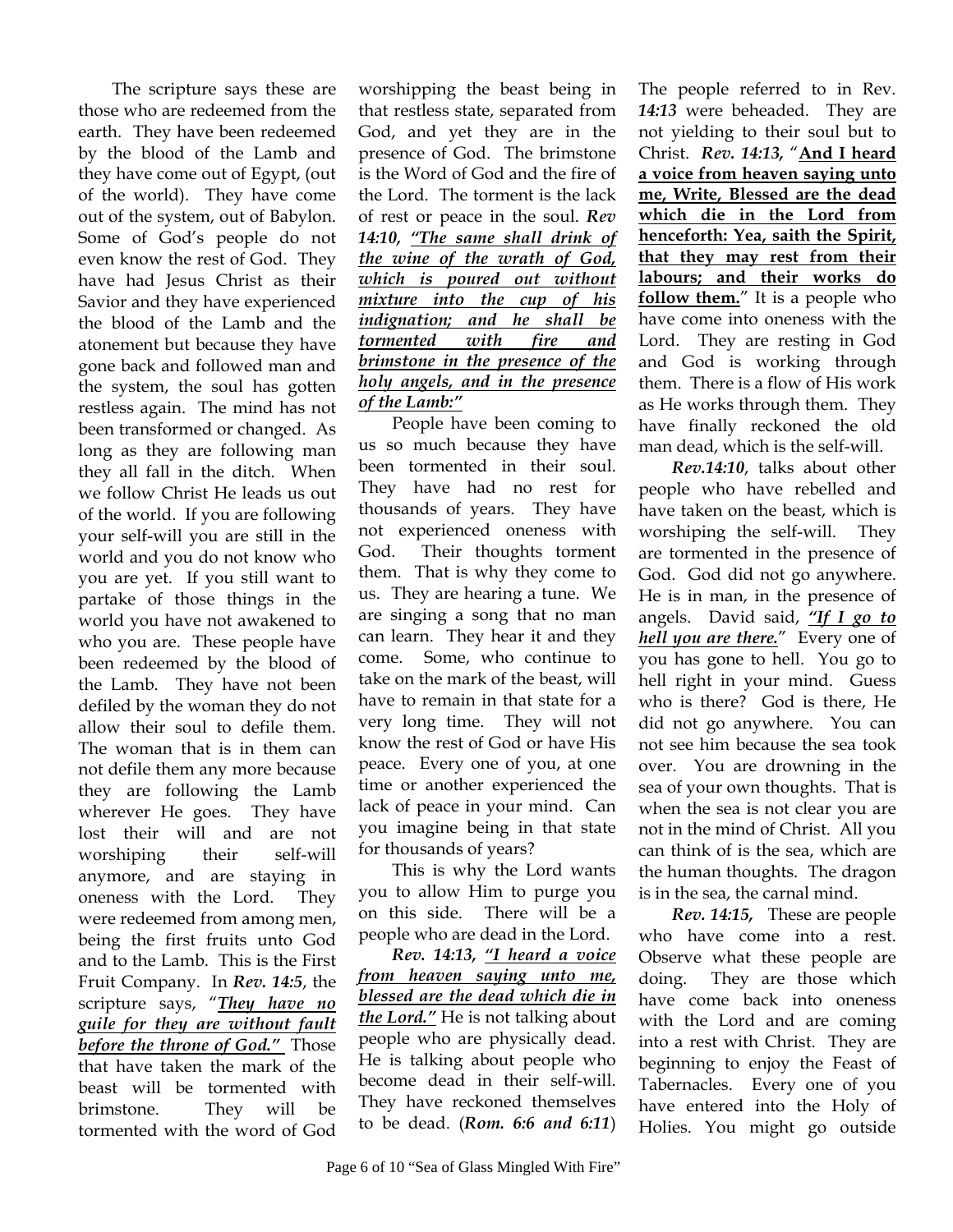every now and then and get a little tarnished but the Lord deals with you and brings you back into peace again. **Rev. 15:1**, "And *I saw another sign in heaven great and marvelous seven angels having the seven last plagues; for in them is filled up with the wrath of God."* (*Rev 15:2*) *"And I saw as it were a sea of glass mingled with fire, and them that had gotten the victory the beast…."* The fire is in your mind and it will continue to mingle in the sea of glass until there is nothing left in your mind that is not like Christ. Any thoughts in your mind, that brings you out of a rest. Not one of you here, including myself, stays in that rest all the time. It is always a thought that brings us out of the rest. It is something that still needs to be transformed. God will bring the mountains down and the valleys up and you will have and even walk. The mountains are the imaginations and images that you create in your own mind. You have to experience the valleys because you will have periods of death to the soul until you finally come to the place where your soul is swallowed up in God. Basically, God is swallowing up your soul to bring it back into Himself. He can consume these areas in your mind (which is the soul) as you allow him to deal with them. Your mind then is being transformed and you stay in the mind of Christ. As you yield you begin to experience peace and joy. You might ask, what about those around me who cause me to be troubled. You are experiencing their torment. God showed me that I have come into the rest in Christ but I am going

to be just like Joshua. He entered into the Promised Land and the rest of God but he had to bring the others in. You stay in your rest, but there is a part that is suffering out there.

When you become a priest after the order of Melchizedek you feel the infirmities of your brother because he is not in a rest. The Lord will bring many who are troubled in their soul. You feel their troubled thoughts and you know it is not you. These people who have come into a rest are singing two songs. I asked the Lord, "Why are they singing two songs?" The answer was because they have come into a rest in God. They are singing the song of Moses and the song of the Lamb. The Lord said,"These two songs have a great meaning. They are very important. Each one of these songs has to take place in you. When that happens you will keep on singing these two songs and the songs will be sung until all creation has gone back into God. It will not stop until this happens." What do you mean Lord? He said, "Until every man has come into my rest. They are singing and are not a part of the seven plagues. When you come to the Lord in Baptism; the seven plagues have already started in your life. The plagues are there to get you out of Egypt." God will keep on nudging you and working on you until you come out of the world. The Lord said, "The plague is in the head and the carnal mind. The carnal mind plagues you with thoughts and then God plagues you with tribulation." How do you get the plague out? "With another plague." God starts putting you through the

fire. He is a consuming fire and with His plague He will bring you out of each plague in your mind. These people have come into a rest. Notice it says seven plagues. (Seven means perfection and completeness). These people have been perfected. These seven plagues are for the world. When the Feast of Tabernacles has happened in His sons, that will be the last seven plagues. The very last ones which will be given out on the earth. *15:1, "And I saw another sign in heaven, great and marvelous, seven angels having the seven last plagues; for in them is filled up the wrath of God."* The wrath of God is the love of God and the fire. It goes on, *15:2,* "*And I saw as it were a sea of glass mingled with fire: and them that had gotten the victory over the beast, and over his image, and over his mark, and over the number of his name, stand on the sea of glass, having the harps of God.* They are no longer in the carnal mind or reasoning or in the five senses but are walking on top of the sea because they are walking in the mind of Christ. They are walking in the Spirit. They are not walking by sight and are constantly focused on the Lord. They have overcome the carnal mind, the self-will, the first man Adam and have nothing but victory. You will have people come up to you and say, you look so peaceful; you seem to have no worries. It is because you are resting in God. We have learned that as long as you trust and obey, you will remain in that rest. Let's get back to the song that we were singing today. Why is the song of Moses so important? Why did God bring the plagues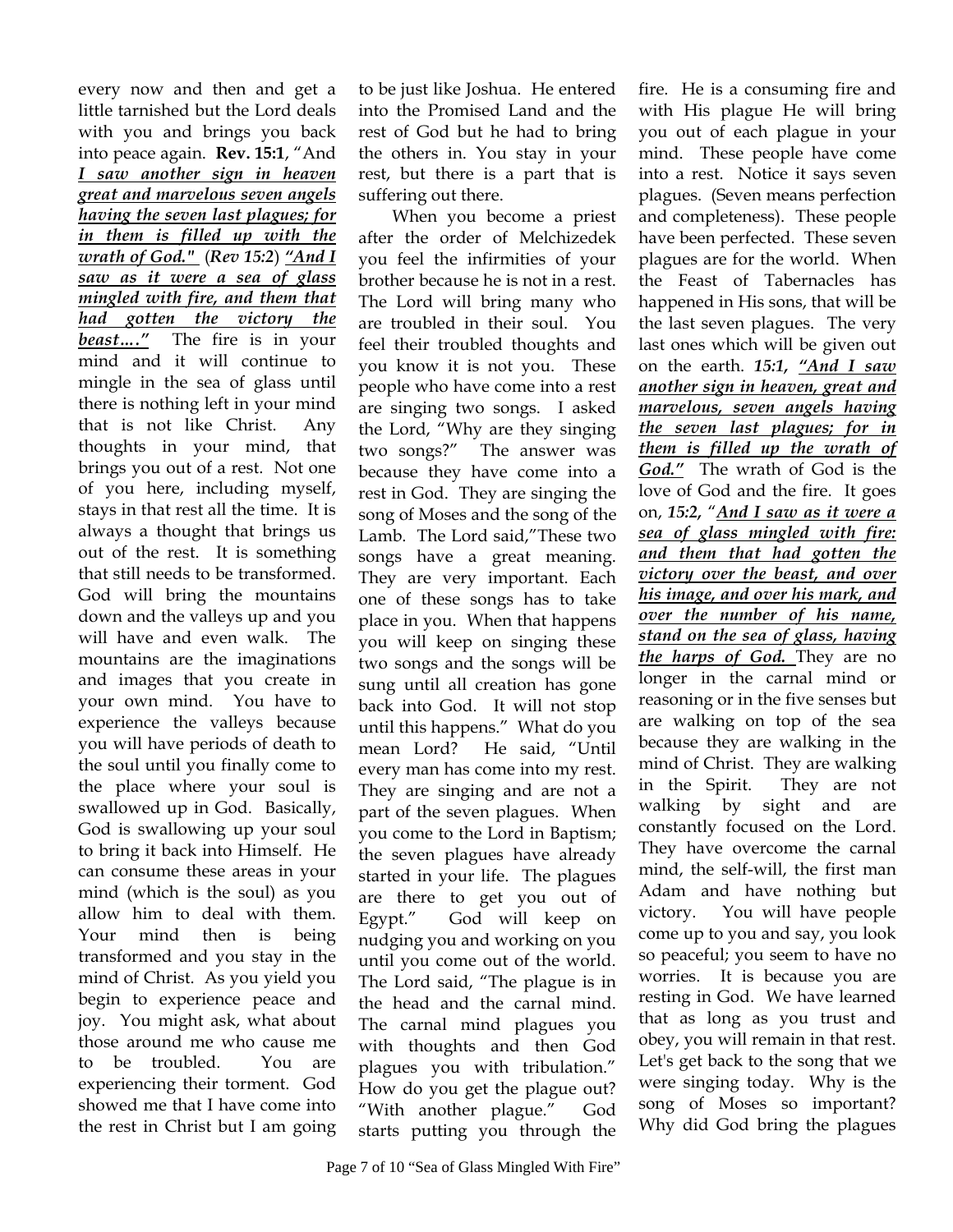to Egypt? The plagues were to deliver his people. They are the judgments of God and His correction. He brings the plagues on what man worships because every plague that He used in Egypt was everything that man made a god of and kept man from worshiping the Lord in spirit and truth.

 Look at *Ex. 9:13*. The Lord spoke to Moses and told him to rise up early in the morning. He had to get up and get in the Spirit. I want you to stand before Pharaoh. Stand before the man that rules over my people and keeps them in Egypt. *"Thus sayeth the Lord God of the Hebrews, let my people go, that they may serve me.* " God brings the plagues in the earth so that people will be able to serve Him and not worship the beast that is coming out of the sea. *" I will this time send all my plagues upon their heart and upon thy servants and upon thy people; that they may know that there is none like ME in all the earth.* " *Ex. 9:16*, *"And in every deed for this cause have I raised thee up, for to show in thee my powers and that my name* (nature of God) *be declared throughout the earth."* This is why the seven plagues will come. God wants His nature to be declared for all nations to know and to see.

The Lord began to speak to us about the plagues. He said, *"I began to plague everything that Israel had to bow down and worship. I began to deal with it and I delivered them with my blood, which is the blood of the Lamb."* The Lambs blood had to be put on the door post when they were delivered out of Egypt and they crossed the Red Sea.

The song is so very important. Read the song. It tells you about redemption, about coming out of the world, coming out of bondage and darkness.

*Ex. 15* (fifteen means rest) God was bringing Israel out of bondage and into Him. Back to where they could serve and walk with Him. He wanted them to have the oneness and union with Him and He was redeeming them. *Ex. 15:1*, *"Then sang Moses and the children of Israel this song unto the Lord and spoke, saying, I will sing unto the Lord, for He has triumphed gloriously, the horse and rider hath He thrown into the sea." Ex. 15:2*, *"The Lord is my strength.* (Pharaoh has been your self-will). *He has become my salvation. He is my God*." *3*, "*The Lord is a man of war; the Lord is His name." Ex. 15:4, "Pharaohs chariots and his host has he cast into the sea: his chosen captains also are drowned in the Red Sea."* (All those who ruled over Israel were drowned in the Red Sea.)

While we were in the Spirit, God cast His net into the sea. He was sending His message to creation to the four corners of the earth. He began to pull the net in and there were all kinds of fish (people) in the net. We were standing there singing the song of Moses, redemption, the blood of the Lamb – to redeem them out of torment and hell, / out of the torment of their souls, their selfwill, out of thoughts that kept them out of the rest. We were singing the song to bring them into Christ.

*Exodus 15:5*, *"The depths have covered them; they sank into the bottom as a stone." 6,* 

*become glorious in power, thy right hand; O Lord hath dashed to pieces the enemy."* In verse *9, "The enemy said, I will pursue, I will overtake, I will divide the spoil; my lust shall be satisfied upon them; my hand shall destroy them."* (You need to underline that) These carnal minded people had tried to rule over people, only to fulfill their lust. God destroyed the enemies that ruled over them so that they could fellowship with Him and serve **HIM** and be His people. In verse *16*, *"Fear and dread shall fall upon them, by the greatness of thine arm they shall be still as a stone, till the people pass over, O Lord, till the people pass over, which thou hast purchased."* That is basically what happened today as God judged those who ruled over them, they were

passing over.

*"Thy right hand, O Lord is* 

*Exodus 15:17,* "*Thou shall bring them in and plant them in the mountain of thine inheritance."* It was the nature of God, coming into that rest and oneness in Him. Jesus stayed in the wilderness because they stayed on a mountain for 38 years. They stayed in the carnal mind, their soul refused to walk in faith and trust. They murmured and complained and then died in the wilderness. That happens time and time again down through the churches. People are spiritually dying in the wilderness because they do not know the TRUTH. The Word says, *"My people perish because of lack of knowledge."* When you come out of the world and come into the rest of God, you sit here and get in the mind of Christ and the song of Moses is being sung.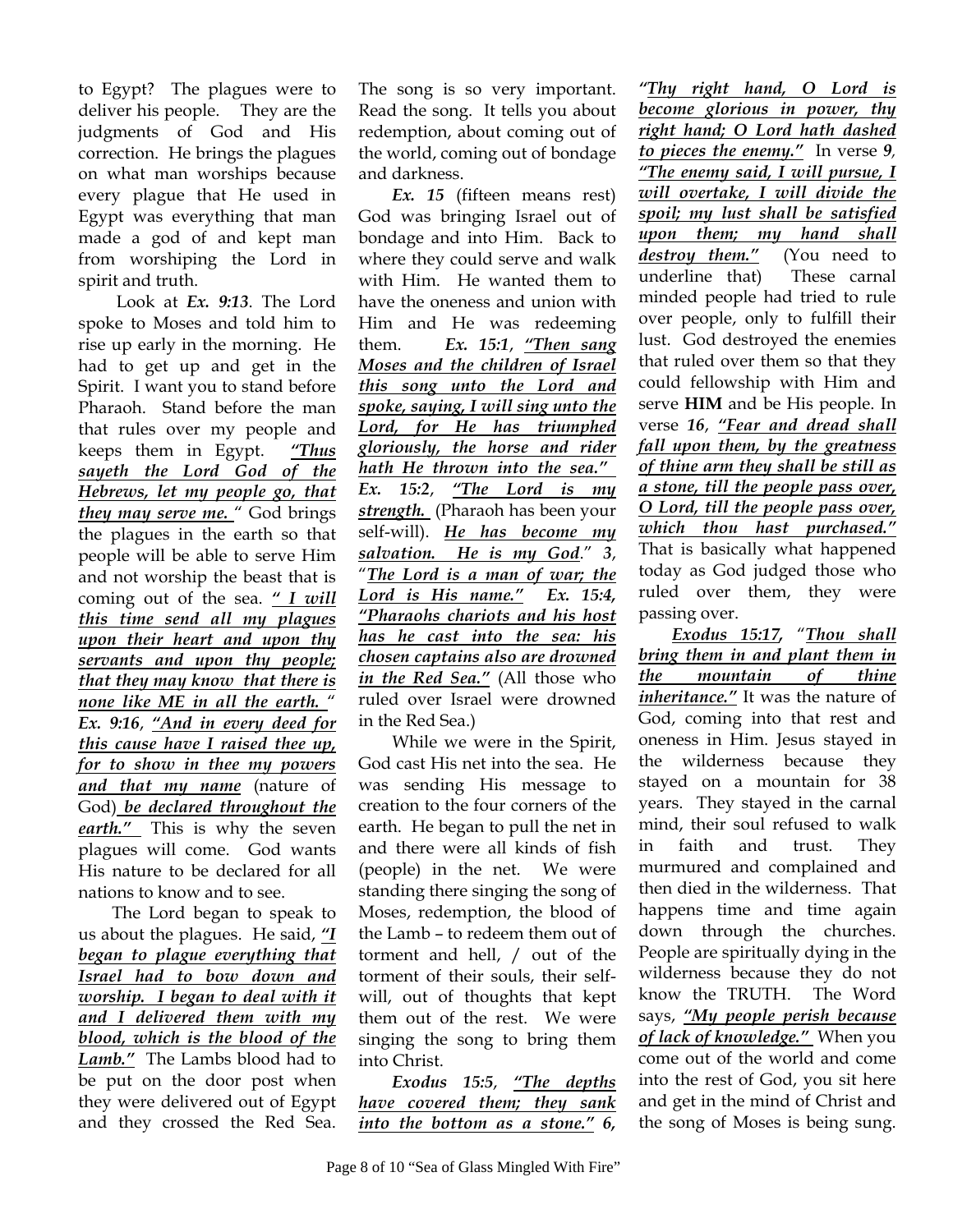It redeems others out of the torment and brings them out of hell and into Christ. When you come out of the course of the world look what happens to you when you accept Christ as your savior.

 Read *Ephesians 2:1, 2*, in the Amplified Bible. *"1AND YOU [He made alive], when you were dead (slain) by [your] trespasses and sins" 2,"In which at one time you walked [habitually]. You were following the course and fashion of this world* (That is Egypt, and we know that Satan is pharaoh) *[were under the sway of the tendency of this present age], following the prince of the power of the air. [You were obedient to and under the control of] the [demon] spirit that still constantly works in the sons of disobedience [the careless, the rebellious, and the unbelieving, who go against the purposes of God]."* That is pretty strong! *Eph 2:3, "Among these we as well as you once lived and conducted ourselves in the passions of our flesh* (self will) *[our behavior governed by our corrupt and sensual nature], obeying the impulses of the flesh and the thoughts of the mind our cravings dictated by our senses* We need to underline all of this. This is an individual who is just born again. There are many Christians, who are still in Egypt, stuck in the world and going by the impulses of the flesh, their five senses and thoughts in the mind. *and our dark imaginings]. We were then by nature children of [God's] wrath and heirs of [His] indignation, like the rest of mankind." Eph 2:8, "For it is by free grace (God's unmerited favor) that you are saved (delivered from judgment and* 

*made partakers of Christ's salvation) through [your] faith."And this [salvation] is not of yourselves [of your own doing, it came not through your own striving], but it is the gift of God;* Which is the salvation of the body, soul and spirit.

*Eph. 2:6*, "*He has raised us up together with Him and made us sit down together (giving us joint seating with Him) in the heavenly sphere (by virtue of our being) in Christ Jesus" (the Messiah, the anointed one.)* This is where we are, in heavenly places with Christ. This is your dwelling place. We are to allow Christ to govern our lives and not go along with the impulses of the flesh or the thoughts in the mind or the five senses.

Those who overcome the mark of the beast will stay in the rest and the seven plagues will begin to come upon the earth. Those will stand there and sing the song of Moses and the song of the Lamb. The Lamb is the nature of God.

 There is so much to understand in *Rev. 15.* It talks about when the temple will be opened. The open-manifestation taking place. Everything is tying in and coming together. Week after week God is making His message very clear and simple and He is helping us to come into much more understanding. When your mind is totally transformed, new heavens are created in your mind. There will be new heavens and a new earth and no more sea, no more double mindedness. The mind of Christ will be operating all the time at the end. We had a vision of Jesus, standing there as the Good Shepherd, and He was saying,

"*Follow me.*" If we followed Jesus everyday of our lives we would never come out of the rest. If we would let Him govern our lives all the time, He would lead us into green pastures, a rest, and into life. We saw the nations of the world. All of us have followed man and the self-will, and have stayed in a restless state in the soul. The sons of God who are obeying the Lord and allowing Him to purge them and to deal with their desires and lose sight of them selves and walking daily with God, they remain in the rest in the Lord. As you remain in the rest there will be many nations and many generations that will see your rest. They will come and you can not keep them from coming. You have to go within and commune with the Shepherd because He desires to bring more people into the fold, even those who are troubled, and restless in their souls. As you worship the Lord and spend time with Him by going within and allowing His incense and presence to go forth to these people, into their troubled minds and consume all those thoughts that have kept them out of that harmony with Him. He brings them right in by the blood of the Lamb because the blood is constantly flowing from the throne of God. He is redeeming them back into the Father, so that God may be ALL AND IN ALL. This will be a constant happening that will keep going on until all creation has gone back into Him. *1Cor 15:28*, *"And when all things shall be subdued unto Him, then shall the Son also Himself be subject unto Him that put all things under Him, that God may*